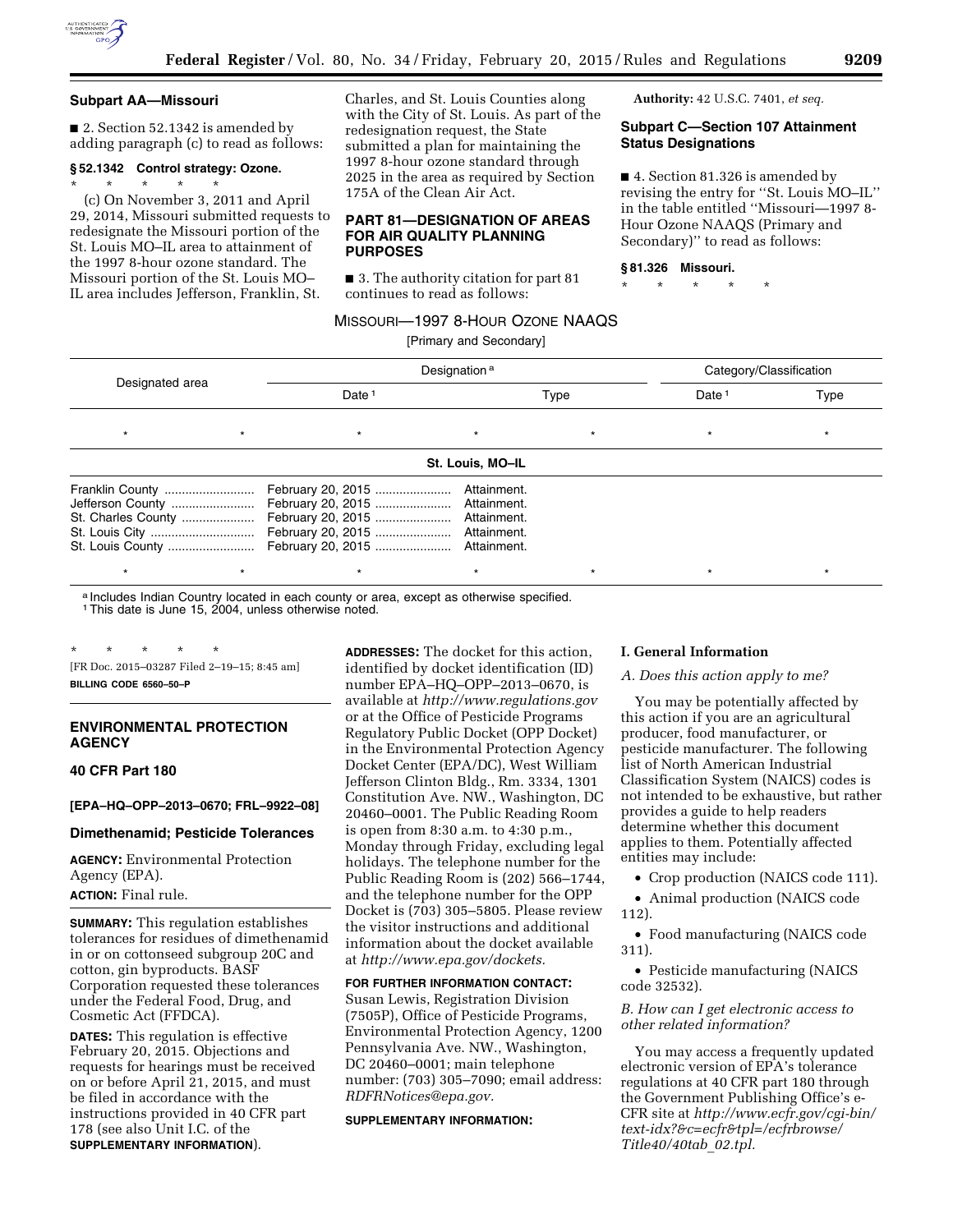# *C. How can I file an objection or hearing request?*

Under FFDCA section 408(g), 21 U.S.C. 346a, any person may file an objection to any aspect of this regulation and may also request a hearing on those objections. You must file your objection or request a hearing on this regulation in accordance with the instructions provided in 40 CFR part 178. To ensure proper receipt by EPA, you must identify docket ID number EPA–HQ– OPP–2013–0670 in the subject line on the first page of your submission. All objections and requests for a hearing must be in writing, and must be received by the Hearing Clerk on or before April 21, 2015. Addresses for mail and hand delivery of objections and hearing requests are provided in 40 CFR 178.25(b).

In addition to filing an objection or hearing request with the Hearing Clerk as described in 40 CFR part 178, please submit a copy of the filing (excluding any Confidential Business Information (CBI)) for inclusion in the public docket. Information not marked confidential pursuant to 40 CFR part 2 may be disclosed publicly by EPA without prior notice. Submit the non-CBI copy of your objection or hearing request, identified by docket ID number EPA–HQ–OPP– 2013–0670, by one of the following methods:

• *Federal eRulemaking Portal: [http://](http://www.regulations.gov)  [www.regulations.gov.](http://www.regulations.gov)* Follow the online instructions for submitting comments. Do not submit electronically any information you consider to be CBI or other information whose disclosure is restricted by statute.

• *Mail:* OPP Docket, Environmental Protection Agency Docket Center (EPA/ DC), (28221T), 1200 Pennsylvania Ave. NW., Washington, DC 20460–0001.

• *Hand Delivery:* To make special arrangements for hand delivery or delivery of boxed information, please follow the instructions at *[http://www.epa.gov/dockets/](http://www.epa.gov/dockets/contacts.html) [contacts.html.](http://www.epa.gov/dockets/contacts.html)* 

Additional instructions on commenting or visiting the docket, along with more information about dockets generally, is available at *[http://](http://www.epa.gov/dockets) [www.epa.gov/dockets.](http://www.epa.gov/dockets)* 

## **II. Summary of Petitioned-For Tolerance**

In the **Federal Register** of October 25, 2013 (78 FR 63938) (FRL–9901–96), EPA issued a document pursuant to FFDCA section 408(d)(3), 21 U.S.C. 346a(d)(3), announcing the filing of a pesticide petition (PP 3F8197) by BASF Corporation, 26 Davis Drive, P.O. Box 13528, Research Triangle Park, NC

27709–3528. The petition requested that 40 CFR 180.464 be amended by establishing tolerances for residues of the herbicide dimethenamid (1(*RS*)-2 chloro-*N*-[(1-methyl-2-methoxy)ethyl]- *N*-(2,4-dimethylthien-3-yl)acetamide) in or on cottonseed, subgroup 20C at 0.01 parts per million (ppm); cotton, gin byproducts at 1.5 ppm; and cotton, seed, refined oil at 0.02 ppm. Compliance with the tolerance levels is to be determined by measuring only parent. Tolerances would apply to either dimethenamid-P (a 90:10 mixture of Sand R-isomers, a mixture enriched in Sisomer) or dimethenamid (a 50:50 racemic mixture of S- and R-isomers). The enforcement method is not enantiomer specific. That document referenced a summary of the petition prepared by BASF Corporation, the registrant, which is available in the docket, *[http://www.regulations.gov.](http://www.regulations.gov)*  There were no comments received in response to the notice of filing.

Based upon review of the data supporting the petition, EPA has determined that a separate tolerance in cotton, seed, and refined oil is not needed. The reason for these changes are explained in Unit IV.C.

#### **III. Aggregate Risk Assessment and Determination of Safety**

Section 408(b)(2)(A)(i) of FFDCA allows EPA to establish a tolerance (the legal limit for a pesticide chemical residue in or on a food) only if EPA determines that the tolerance is ''safe.'' Section 408(b)(2)(A)(ii) of FFDCA defines ''safe'' to mean that ''there is a reasonable certainty that no harm will result from aggregate exposure to the pesticide chemical residue, including all anticipated dietary exposures and all other exposures for which there is reliable information.'' This includes exposure through drinking water and in residential settings, but does not include occupational exposure. Section 408(b)(2)(C) of FFDCA requires EPA to give special consideration to exposure of infants and children to the pesticide chemical residue in establishing a tolerance and to ''ensure that there is a reasonable certainty that no harm will result to infants and children from aggregate exposure to the pesticide chemical residue. . . .''

Consistent with FFDCA section 408(b)(2)(D), and the factors specified in FFDCA section 408(b)(2)(D), EPA has reviewed the available scientific data and other relevant information in support of this action. EPA has sufficient data to assess the hazards of and to make a determination on aggregate exposure for dimethenamid including exposure resulting from the

tolerances established by this action. EPA's assessment of exposures and risks associated with dimethenamid follows.

# *A. Toxicological Profile*

EPA has evaluated the available toxicity data and considered its validity, completeness, and reliability as well as the relationship of the results of the studies to human risk. EPA has also considered available information concerning the variability of the sensitivities of major identifiable subgroups of consumers, including infants and children.

The existing toxicological database is comprised of studies conducted with both dimethenamid, which is a racemic mixture of S- and R-isomers (50:50, S:R), and dimethenamid-P, which is mixture of S- and R-isomers enriched in the Sisomer (90:10, S:R). Both sets of data for dimethenamid and dimethenamid-P show similar toxicity and together are adequate for risk assessment. Because of the similarity of the two mixtures, EPA relies on data for both to assess the hazard of each mixture.

The primary target organ is the liver. The toxicity in 90-day feeding studies in rats showed decreased body weights, increased cholesterol and changes in liver weights along with histopathology showing microscopic effects (centrilobular hypertrophy, periportal eosinophilic inclusions and necrosis) in the liver. Chronic studies in the rat, mouse, and dog showed decreases in body weight and food efficiency as accompanying effects over time. At higher dose levels, liver pathology (hepatic lesions, bile duct hyperplasia, and tumors), stomach hyperplasia, and some indications of kidney effects were noted. Two 21-day dermal toxicity studies in rabbits were conducted and in one of those studies minor skin irritation was observed at all doses tested and a decrease in body weight (bw) gain was also seen at the lowest effect level.

The acute neurotoxicity study resulted in effects such as partially closed eyelids, lacrimation, and slight salivation at the highest dose tested of (600 milligrams/kilograms/body weight (mg/kg/bw)). There were no treatmentrelated or toxicologically significant findings during the gross examination of rats or in the microscopic examination of neurological tissues. In the subchronic neurotoxicity study, there were no clinical signs seen and no adverse effects seen up to 323/390 mg/ kg/bw day. Systemic effects seen were renal pelvic dilation in males (considered incidental) and a trend of higher liver weights in females was found at the lowest dose tested and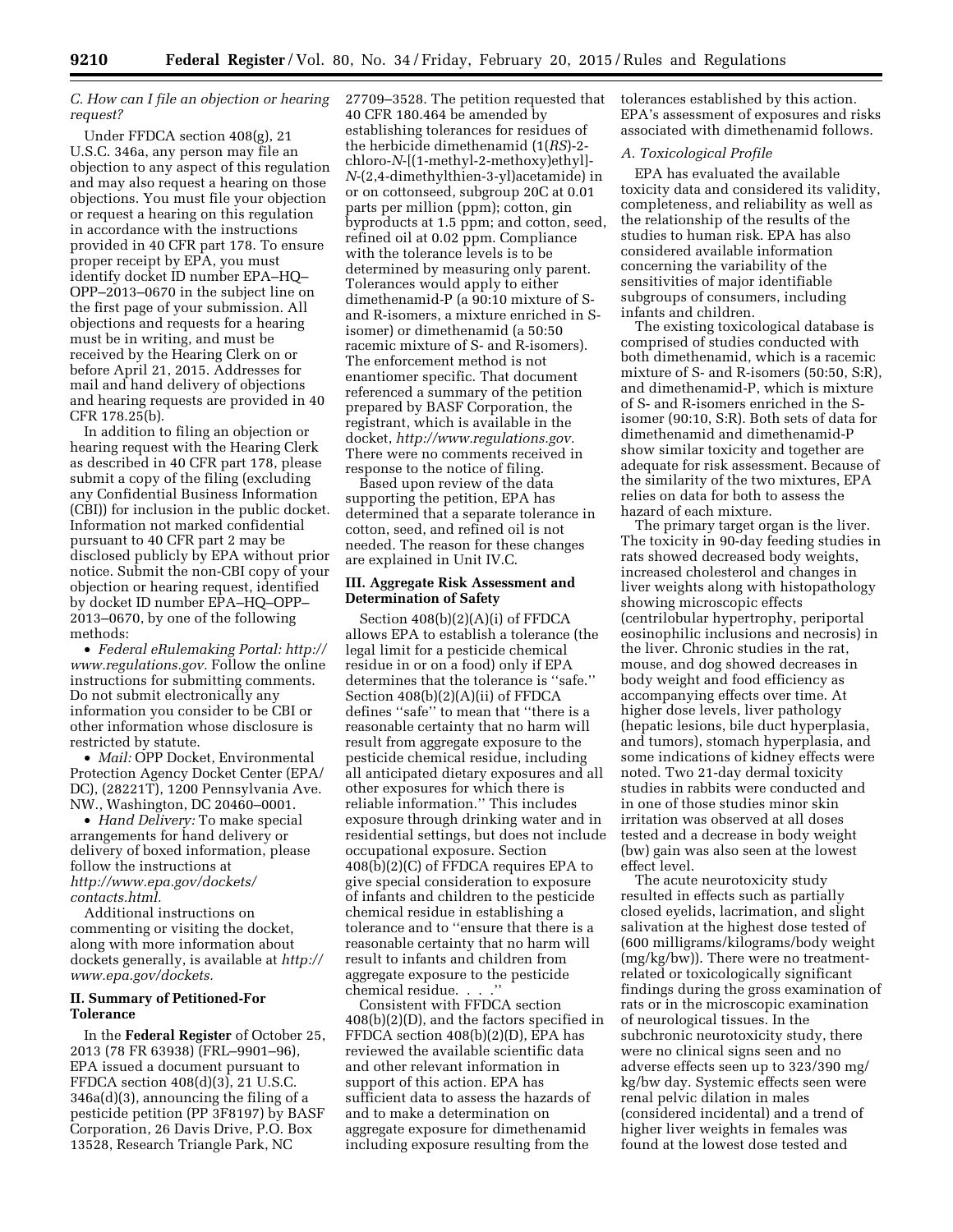were not considered adverse nor were they corroborated with any other guideline studies submitted. There were no liver histopathology or clinical chemistry measurements in the subchronic neurotoxicity study; however, the adversity of this finding is supported by the observation of multiple liver effects (increased cholesterol, increased total serum protein, increased liver weights, and enlarged centrilobular hepatocytes) in the 90-day rat study at doses of 98/119 (Male/Female) milligrams/kilograms/ day (mg/kg/day) and above. There was no neurotoxicity observed at higher doses nor in other guideline studies.

Developmental toxicity studies show increased post-implantation loss and minor skeletal variations in the rat, and late resorptions and minor skeletal variations in the rabbit at the highest dose tested (lowest observed adverse effect level: LOAEL, 425 mg/kg/day). In the rabbit, the developmental effects occurred at the same dose as maternal toxicity (LOAEL, 150 mg/kg/day), whereas in the rat, the developmental toxicity occurred at much higher doses than in the dams (LOAEL, 215 mg/kg/ day). The chosen no observed adverse effect level (NOAEL) of 75 mg/kg/day is considered protective for effects seen in both studies. The reproduction study resulted in decreases in body weight in both pups and parental animals at the same dose levels. The only other effects noted at the LOAEL of 150 mg/kg/day were increases in liver weights in both male and female parental animals.

A review of the immunotoxicity study resulted in no immunotoxicity effects at the limit dose of 1,167 milligrams/ kilograms (mg/kg), although increased absolute and relative liver weights were seen at this dose level. Dimethenamid-P is classified as group ''C'' possible human carcinogen, based on weak evidence for carcinogenicity.

The agency concluded that quantification of cancer risk using a non-linear approach would adequately account for all chronic toxicity (including carcinogenicity) that could result from exposure to dimethenamid based on the following weight of evidence considerations:

1. No statistically significant increase in liver tumors (only an increasing trend for liver tumors in one sex (male) and one species (rat)).

2. No evidence of carcinogenicity in male or female mice.

3. Equivocal evidence for mutagenicity.

4. The POD of 5 mg/kg/day used for human health risk assessment is 15-fold lower than the dose (75 mg/kg/day) that caused the liver tumors and thus considered protective for cancer.

Specific information on the studies received and the nature of the adverse effects caused as well as the NOAEL and the LOAEL from the toxicity studies can be found at *<http://www.regulations.gov>*  in document titled, ''Dimethenamid/ Dimethenamid-P. Human Health Risk Assessment for Proposed New Use on Cottonseed Subgroup 20C.,'' on pg. 42– 48, in docket ID number EPA–HQ–OPP– 2013–0670.

## *B. Toxicological Points of Departure/ Levels of Concern*

Once a pesticide's toxicological profile is determined, EPA identifies toxicological POD and levels of concern (LOC) to use in evaluating the risk posed by human exposure to the pesticide. For hazards that have a threshold below which there is no appreciable risk, the toxicological POD is used as the basis for derivation of reference values for risk assessment. PODs are developed based on a careful analysis of the doses in each toxicological study to determine the dose at which the NOAEL and the LOAEL are identified. Uncertainty/ safety factors are used in conjunction with the POD to calculate a safe exposure level—generally referred to as a population-adjusted dose (PAD) or a reference dose (RfD)—and a safe margin of exposure (MOE). For non-threshold risks, the Agency assumes that any amount of exposure will lead to some degree of risk. Thus, the Agency estimates risk in terms of the probability of an occurrence of the adverse effect expected in a lifetime. For more information on the general principles EPA uses in risk characterization and a complete description of the risk assessment process, see *[http://](http://www.epa.gov/pesticides/factsheets/riskassess.htm) [www.epa.gov/pesticides/factsheets/](http://www.epa.gov/pesticides/factsheets/riskassess.htm) [riskassess.htm.](http://www.epa.gov/pesticides/factsheets/riskassess.htm)* A summary of the toxicological endpoints for Dimethenamid/Dimethenamid-P used for human risk assessment is shown in Table 1 of this unit.

TABLE 1—SUMMARY OF TOXICOLOGICAL DOSES AND ENDPOINTS FOR DIMETHENAMID/DIMETHENAMID-P FOR USE IN HUMAN HEALTH RISK ASSESSMENT

| Exposure/scenario                                                          | Point of departure<br>and uncertainty/<br>safety factors                      | RfD, PAD, LOC for<br>risk assessment                               | Study and toxicological effects                                                                                                                                                                                                                                 |
|----------------------------------------------------------------------------|-------------------------------------------------------------------------------|--------------------------------------------------------------------|-----------------------------------------------------------------------------------------------------------------------------------------------------------------------------------------------------------------------------------------------------------------|
| Acute dietary (General popu-<br>lation including infants and<br>children). | $NOAEL = 200$ mg/<br>kg/day<br>$UF_A = 10x$<br>$UF_H = 10x$<br>$FOPA SF = 1x$ | Acute $RfD = 2.0$ mg/<br>kg/day.<br>$aPAD = 2.0$ mg/kg/<br>day.    | Acute Neurotoxicity.<br>$LOAEL = 600$ mg/kg/day based on lacrimation, salivation, irreq-<br>ular and accelerated respiration, slight tremors, reduced ex-<br>ploration, unsteady gait, and significantly reduced rearing.                                       |
| Acute dietary (Females 13-49<br>years of age).                             | $NOAEL = 75$ mg/kg/<br>day<br>$UF_A = 10x$<br>$UF_H = 10x$<br>$FQPA SF = 1x$  | Acute $RfD = 0.75$<br>mg/kg/day.<br>$aPAD = 0.75$ mg/kg/<br>day.   | Developmental Rabbit Study Maternal. LOAEL = $150 \text{ mg/kg}$<br>day based on abortions (not considered acute effect).<br>Developmental; LOAEL = $150 \text{ mg/kg/day}$ based on post-im-<br>plantation loss.                                               |
| Chronic dietary (All populations)                                          | $NOAEL = 5$ mg/kg/<br>day<br>$UF_A = 10x$<br>$UF_H = 10x$<br>FOPA $SF = 1x$   | Chronic $RfD = 0.05$<br>mg/kg/day.<br>$cPAD = 0.05$ mg/kg/<br>day. | Chronic/Carcinogenicity Rat Study.<br>$LOAEL = Male/Female$ ; 36/49 mg/kg/day based on decreased<br>body weight and body weight gain in both sexes, increased<br>food conversion ratios in females, and increased microscopic<br>hepatic lesions in both sexes. |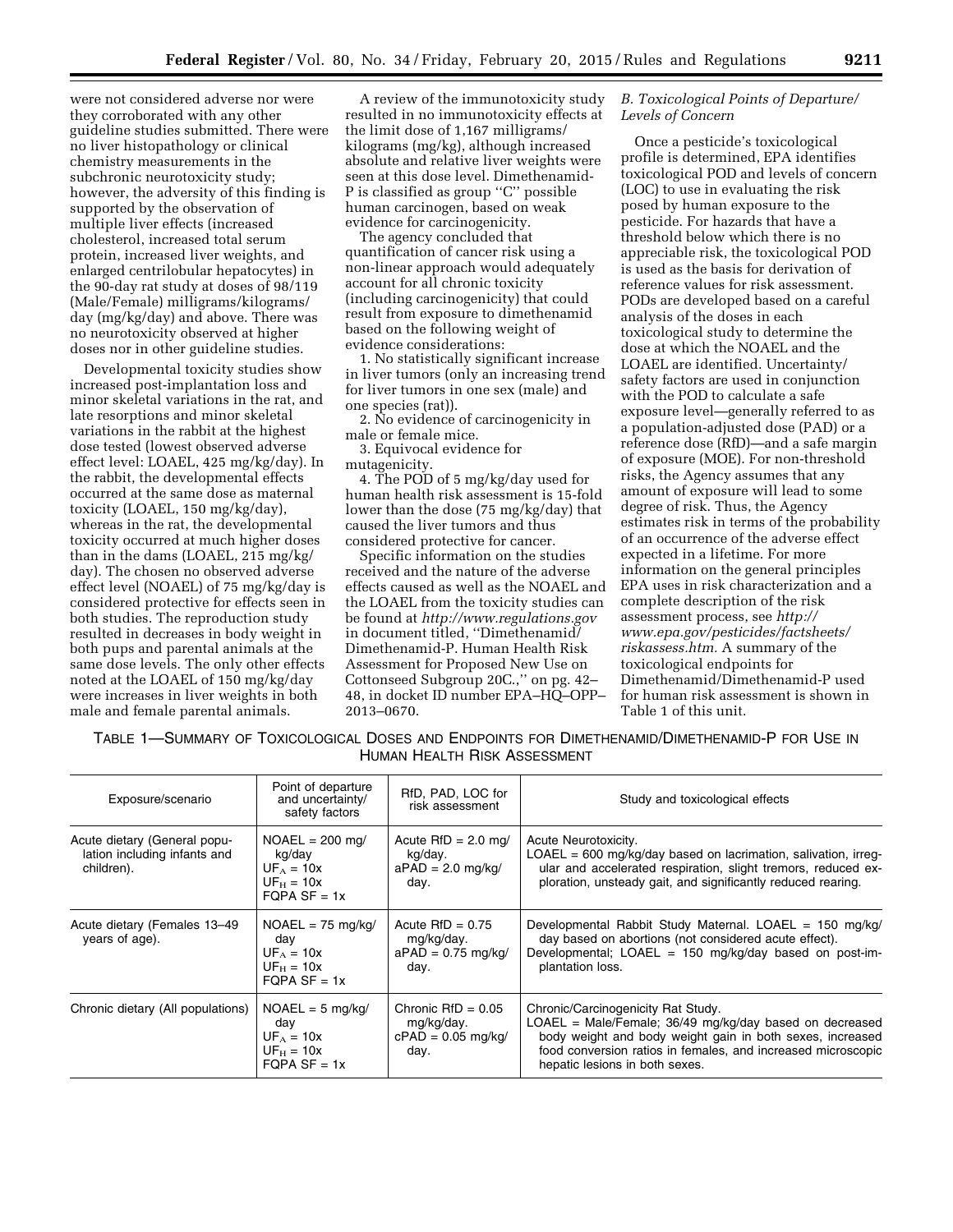# TABLE 1—SUMMARY OF TOXICOLOGICAL DOSES AND ENDPOINTS FOR DIMETHENAMID/DIMETHENAMID-P FOR USE IN HUMAN HEALTH RISK ASSESSMENT—Continued

| Exposure/scenario                                                            | Point of departure<br>and uncertainty/<br>safety factors                      | RfD, PAD, LOC for<br>risk assessment | Study and toxicological effects                                                                                                                                                                                                                                                                                                                                                                                                                       |  |
|------------------------------------------------------------------------------|-------------------------------------------------------------------------------|--------------------------------------|-------------------------------------------------------------------------------------------------------------------------------------------------------------------------------------------------------------------------------------------------------------------------------------------------------------------------------------------------------------------------------------------------------------------------------------------------------|--|
| Incidental oral short-term and<br>intermediate-term (1 to 6<br>months).      | $NOAEL = 10$ mg/kg/<br>day<br>$UF_A = 10x$<br>$UF_H = 10x$<br>$FOPA SF = 1x$  | LOC for MOE $=$ 100                  | Subchronic/Chronic Oral Dog Studies.<br>Chronic NOAEL = $10 \text{ mg/kg/day}$ .<br>Chronic LOAEL = $48.7 \text{ mg/kg/day}$ .<br>Subchronic NOAEL = $4.72 \text{ mg/kg/day}$ .<br>Subchronic LOAEL = $33.6$ mg/kg/day based on decreased<br>body weight in females, increased relative to body liver<br>weight in both sexes, increased periportal cytoplasmic<br>vacuolation in liver in both sexes, and dilation of liver<br>sinusoids in females. |  |
| Dermal short-term (1 to 30<br>days) and intermediate-term<br>$(1-6$ months). | $NOAEL = 300$ mg/<br>kg/day<br>$UF_A = 10x$<br>$UF_H = 10x$<br>$FOPA SF = 1x$ | LOC for $MOE = 100$                  | 21-Day Dermal Rabbit Study.<br>$LOAEL = 500$ mg/kg/day based on decreased body weight gain<br>only (non-specific).                                                                                                                                                                                                                                                                                                                                    |  |
| Inhalation short-term (1 to 30<br>days).                                     | $NOAEL = 10$ mg/kg/<br>day<br>$UFA = 10x$<br>$UF_{H} = 10x$<br>$FOPA SF = 1x$ | LOC for $MOE = 100$                  | Subchronic/Chronic Oral Dog Studies.<br>Chronic NOAEL = 10 mg/kg/day.<br>Chronic LOAEL = $48.7 \text{ mg/kg/day}$ .<br>Subchronic NOAEL = $4.72 \text{ mg/kg/day}$ .<br>Subchronic LOAEL = $33.6$ mg/kg/day based on decreased<br>body weight in females, increased relative to body liver<br>weight in both sexes, increased periportal cytoplasmic<br>vacuolation in liver in both sexes, and dilation of liver<br>sinusoids in females.            |  |
| Cancer (Oral, dermal, inhala-<br>tion).                                      |                                                                               |                                      | "C" Possible human carcinogen. The chronic RfD is considered protective of the cancer effects.                                                                                                                                                                                                                                                                                                                                                        |  |

FQPA SF = Food Quality Protection Act Safety Factor. LOAEL = lowest-observed-adverse-effect-level. LOC = level of concern. mg/kg/day = milligram/kilogram/day. MOE = margin of exposure. NOAEL = no-observed-adverse-effect-level. PAD = population adjusted dose (a = acute, c = chronic). RfD = reference dose. UF<sub>A</sub> = extrapolation from animal to human (interspecies). UF<sub>H</sub> = potential variation in sensitivity among members of the human population (intraspecies).

#### *C. Exposure Assessment*

1. *Dietary exposure from food and feed uses.* In evaluating dietary exposure to dimethenamid-P and/or dimethenamid, EPA considered exposure under the petitioned-for tolerances as well as all existing dimethenamid tolerances in 40 CFR 180.464 which are established for either of the herbicides dimethenamid-P (an enriched S-isomer with 90:10 mixture of the S- and R-isomers) or dimethenamid (a 50:50 racemic mixture of the S- and R-isomers). Therefore, EPA assessed dietary exposures from dimethenamid-P and/or dimethenamid in food as follows:

i. *Acute exposure.* Quantitative acute dietary exposure and risk assessments are performed for a food-use pesticide, if a toxicological study has indicated the possibility of an effect of concern occurring as a result of a 1-day or single exposure. Such effects were identified for dimethenamid and dimethenamid-P. In estimating acute dietary exposure, EPA used food consumption information from the United States Department of Agriculture (USDA) 2003–2008 Nationwide Continuing Surveys of Food Intake by Individuals

(CSFII). The acute dietary analysis was conducted for dimethenamid and/or dimethenamid-P assuming tolerance level residues, default processing factors, and 100% crop treated (CT) information.

ii. *Chronic exposure.* In conducting the chronic dietary exposure assessment EPA used the food consumption data from the USDA 2003–2008 CSFII. The chronic dietary exposure assessment was conducted for dimethenamid and/ or dimethenamid-P assuming tolerance level residues, default processing factors, and 100% CT information.

iii. *Cancer.* As discussed in Unit III.A, EPA has concluded that cancer dietary risk concerns due to long-term consumption of dimethenamid residues are adequately addressed by the chronic dietary exposure analysis using the reference dose; therefore, a separate cancer dietary exposure analysis was not performed.

iv. *Anticipated residue and percent crop treated (PCT) information.*  Tolerance level residues and 100% CT were assumed for all food commodities.

2. *Dietary exposure from drinking water.* The Agency used screening level water exposure models in the dietary

exposure analysis and risk assessment for dimethenamid-P and/or dimethenamid in drinking water. These simulation models take into account data on the physical, chemical, and fate/ transport characteristics of dimethenamid-P and/or dimethenamid. Further information regarding EPA drinking water models used in pesticide exposure assessment can be found at *[http://www.epa.gov/oppefed1/models/](http://www.epa.gov/oppefed1/models/water/index.htm) [water/index.htm.](http://www.epa.gov/oppefed1/models/water/index.htm)* 

Based on the Surface Water Concentration Calculator (SWCC) and the Pesticide Root Zone Model for Ground Water (PRZM–GW), estimated drinking water concentrations (EDWCs) were calculated for the parent compound plus its ethanesulfonic acid and oxanilic acid degradates, which are residues of concern in drinking water as follows: For acute exposures, EDWCs are estimated to be 73 parts per billion (ppb) for surface water and 153 ppb for ground water; for chronic exposures, EDWCs for non-cancer assessments are estimated to be 27 ppb for surface water and 140 ppb for ground water.

Modeled estimates of drinking water concentrations were directly entered into the dietary exposure model.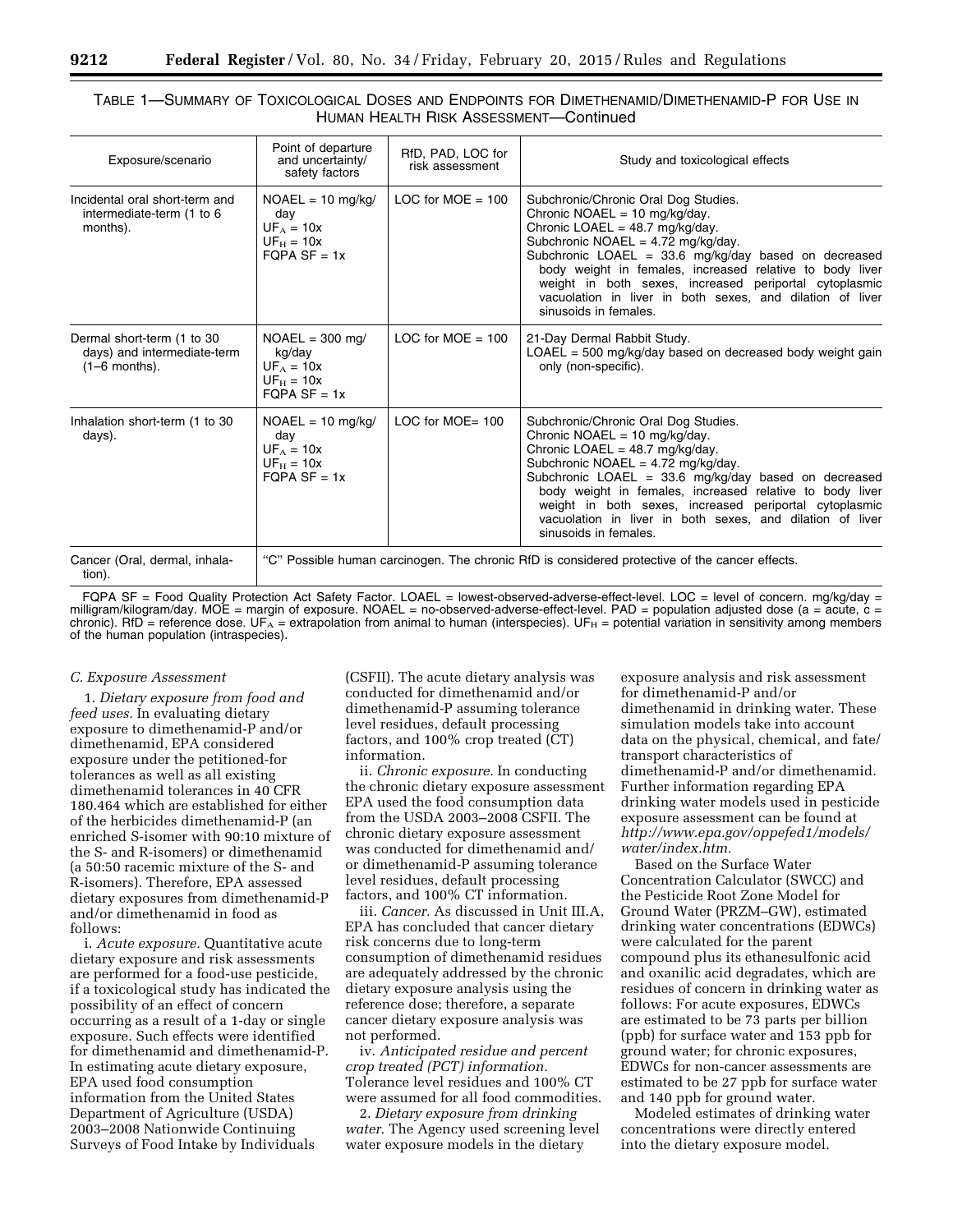Because there was little difference between the maximum EDWCs for acute and chronic exposures, the maximum water concentration value of 153 ppb was used to assess the contribution to drinking water for both the acute and chronic dietary risk assessments.

3. *From non-dietary exposure.* The term ''residential exposure'' is used in this document to refer to nonoccupational, non-dietary exposure (*e.g.,* for lawn and garden pest control, indoor pest control, termiticides, and flea and tick control on pets). Although there are no currently registered uses of dimethenamid that could result in residential exposures, dimethenamid-P is currently registered for the following uses that could result in residential exposures: Turf grass, ornamentals, and tree plantations. Only short-term residential exposures to dimethenamid-P are expected based on the 2012 Residential Standard Operating Procedures (SOPs). Potential exposure/ risk scenarios identified for residential handlers include:

• Mixing/loading/applying liquid formulations to lawns/turf with a hoseend and/or backpack sprayer, and a manually-pressurized hand wand.

• Mixing/loading/applying liquid formulations to garden/trees with a sprinkler can and a hose-end sprayer.

• Mixing/loading/applying granular formulations to lawns/turf with a pushtype rotary sprayer and a belly grinder.

• Mixing/loading/applying granular formulations to garden/trees with a shaker can/cup, a spoon or by hand dispersal.

The scenarios, routes of exposure, and lifestages of potential post-application exposure include:

• Physical activities on turf: Adults (dermal) and children 1 to <2 years old (dermal and incidental oral).

• Mowing: Adults (dermal) and children 11 to <16 years old (dermal).

• Golfing: Adults (dermal), children 11 to <16 years old (dermal), and children 6 to <11 years old (dermal).

• Contact with Treated Gardens and Trees: Adults (dermal) and children 6 to <11 years old (dermal). The values used for aggregate assessment are based on the worst-case residential exposure estimates via the inhalation (adult male) and oral (child 1 < 2 years old) routes.

Further information regarding EPA standard assumptions and generic inputs for residential exposures may be found at *[http://www.epa.gov/pesticides/](http://www.epa.gov/pesticides/trac/science/trac6a05.pdf) [trac/science/trac6a05.pdf.](http://www.epa.gov/pesticides/trac/science/trac6a05.pdf)* 

4. *Cumulative effects from substances with a common mechanism of toxicity.*  Section  $408(b)(2)(D)(v)$  of FFDCA requires that, when considering whether to establish, modify, or revoke a

tolerance, the Agency consider ''available information'' concerning the cumulative effects of a particular pesticide's residues and ''other substances that have a common mechanism of toxicity.''

EPA has not found that dimethenamid-P and dimethenamid share a common mechanism of toxicity with any other substances, or that they appear to produce a toxic metabolite produced by other substances. For the purposes of this tolerance action, therefore, EPA has assumed that dimethenamid-P and dimethenamid do not have a common mechanism of toxicity with other substances. For information regarding EPA's efforts to determine which chemicals have a common mechanism of toxicity and to evaluate the cumulative effects of such chemicals, see EPA's Web site at *[http://www.epa.gov/pesticides/](http://www.epa.gov/pesticides/cumulative) [cumulative.](http://www.epa.gov/pesticides/cumulative)* 

#### *D. Safety Factor for Infants and Children*

1. *In general.* Section 408(b)(2)(C) of FFDCA provides that EPA shall apply an additional tenfold (10X) margin of safety for infants and children in the case of threshold effects to account for prenatal and postnatal toxicity and the completeness of the database on toxicity and exposure unless EPA determines based on reliable data that a different margin of safety will be safe for infants and children. This additional margin of safety is commonly referred to as the Food Quality Protection Act Safety Factor (FQPA SF). In applying this provision, EPA either retains the default value of 10X, or uses a different additional safety factor when reliable data available to EPA support the choice of a different factor.

2. *Prenatal and postnatal sensitivity.*  There is no concern for increased qualitative and/or quantitative susceptibility following *in utero* (rats and rabbits) and pre-and post-natal exposure (rats). The NOAEL and LOAEL values for the fetal/pup effects observed in the developmental study and effects seen in the reproduction studies occurred at the same doses or higher than those which caused maternal toxicity. The rabbit developmental study was used as an acute dietary endpoint for females 13–49 years of age. The POD selected for risk assessment are protective of effects seen in these guideline studies. Therefore, the acute and chronic dietary risk assessments are protective of potential fetal/offspring effects.

3. *Conclusion.* EPA has determined that reliable data show that it would be safe for infants and children to reduce

the FQPA SF to 1X. That decision is based on the following findings:

i. The toxicity database for dimethenamid and dimethenamid-P is complete.

ii. There is no indication that dimethenamid or dimethenamid-P is a neurotoxic chemical and there is no need for a developmental neurotoxicity study or additional UFs to account for neurotoxicity.

iii. There is no evidence that dimethenamid or dimethenamid-P results in increased susceptibility *in utero* in rat or rabbit prenatal developmental studies or in young rats in the 2-generation reproduction study.

iv. There are no residual uncertainties identified in the exposure databases. The dietary food exposure assessments were performed based on 100% CT and tolerance-level residues which results in very high-end estimates of dietary exposure. The dietary drinking water assessment, which included parent plus its ethanesulfonic acid and oxanilic acid degradates, utilizes values generated by model and associated modeling parameters which are designed to provide health protective, high-end estimates of water concentrations. These assessments will not underestimate the exposure and risks posed by dimethenamid-P and/or dimethenamid residues of concern.

### *E. Aggregate Risks and Determination of Safety*

EPA determines whether acute and chronic dietary pesticide exposures are safe by comparing aggregate exposure estimates to the acute PAD (aPAD) and chronic PAD (cPAD). For linear cancer risks, EPA calculates the lifetime probability of acquiring cancer given the estimated aggregate exposure. Short-, intermediate-, and chronic-term risks are evaluated by comparing the estimated aggregate food, water, and residential exposure to the appropriate PODs to ensure that an adequate MOE exists.

1. *Acute risk.* Using the exposure assumptions discussed in this unit for acute exposure, the acute dietary exposure from food and water to dimethenamid-P and/or dimethenamid residues of concern will occupy 1.3% of the aPAD for infants <1 year of age, the population group receiving the greatest exposure.

2. *Chronic risk.* Using the exposure assumptions described in this unit for chronic exposure, EPA has concluded that chronic exposure to dimethenamid-P and dimethenamid residues of concern from food and water will utilize 17% of the cPAD for infants <1 year of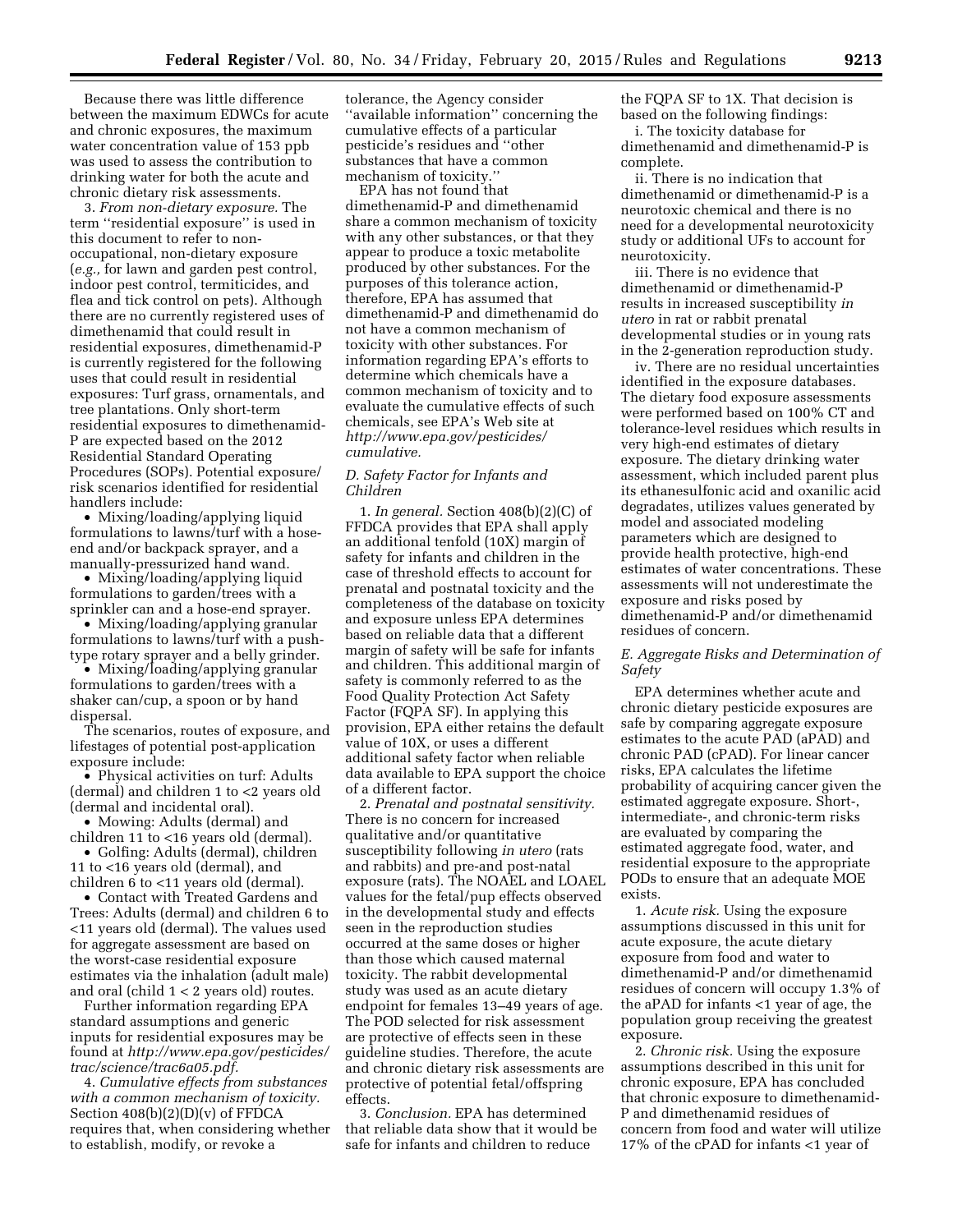age, the population group receiving the greatest exposure.

3. *Short-term risk.* Short-term aggregate exposure takes into account short-term residential exposure plus chronic exposure to food and water (considered to be a background exposure level). Dimethenamid-P is currently registered for uses that could result in short-term residential exposure, and the Agency has determined that it is appropriate to aggregate chronic exposure through food and water with short-term residential exposures to dimethenamid-P.

Dermal and inhalation exposures to handlers were not aggregated because the toxicity endpoints for these exposure routes are not based on common toxicity effects in/of the liver. Dermal effects (bw gain) were considered to be non-specific. EPA aggregated the worst-case residential exposure estimates via the inhalation (adult male) and oral (child 1 < 2 years old) routes.

Using the exposure assumptions described in this unit for short-term exposures, EPA has concluded the combined short-term food, water, and residential exposures result in an aggregate MOEs of 2,200 for adults and 1,100 for children 1–2 years old. Because EPA's LOC for dimethenamid-P is a MOE of 100 or below, these MOEs are not of concern.

4. *Intermediate-term risk.*  Intermediate-term aggregate exposure takes into account intermediate-term residential exposure plus chronic exposure to food and water (considered to be a background exposure level). An intermediate-term adverse effect was identified; however, dimethenamid-P is not registered for any use patterns that would result in intermediate-term residential exposure. Intermediate-term risk is assessed based on intermediateterm residential exposure plus chronic dietary exposure. Because there is no intermediate-term residential exposure and chronic dietary exposure has already been assessed under the appropriately protective cPAD (which is at least as protective as the POD used to assess intermediate-term risk), no further assessment of intermediate-term risk is necessary, and EPA relies on the chronic dietary risk assessment for evaluating intermediate-term risk for dimethenamid-P.

5. *Aggregate cancer risk for U.S. population.* As indicated in Unit III.A., EPA has concluded that the chronic RfD would be protective of any cancer effects. Based on the results of the chronic aggregate risk assessment, EPA concludes there is no risk of concern for

cancer effects from exposure to dimethenamid and dimethenamid-P.

6. *Determination of safety.* Based on these risk assessments, EPA concludes that there is a reasonable certainty that no harm will result to the general population, or to infants and children from aggregate exposure to dimethenamid and dimethenamid-P residues of concern.

## **IV. Other Considerations**

## *A. Analytical Enforcement Methodology*

An adequate enforcement method is available for determining residues of dimethenamid in plant commodities. The Gas Chromatography/Nitrogen-Phosphorus Detector (GC/NPD) method (AM–0884–0193–1) has been validated by the Agency and submitted for publication in the Food and Drug Administration (FDA) Pesticide Analytical Manual (PAM), Volume II. The limit of quantitation (LOQ; determined as the lowest level of method validation, LLMV) is 0.01 ppm. This method is not enantiomer specific.

#### *B. International Residue Limits*

In making its tolerance decisions, EPA seeks to harmonize U.S. tolerances with international standards whenever possible, consistent with U.S. food safety standards and agricultural practices. EPA considers the international maximum residue limits (MRLs) established by the Codex Alimentarius Commission (Codex), as required by FFDCA section 408(b)(4). The Codex Alimentarius is a joint United Nations Food and Agriculture Organization/World Health Organization food standards program, and it is recognized as an international food safety standards-setting organization in trade agreements to which the United States is a party. EPA may establish a tolerance that is different from a Codex MRL; however, FFDCA section 408(b)(4) requires that EPA explain the reasons for departing from the Codex level.

The Codex has not established a MRL for dimethenamid or dimethenamid-P in/on members of cottonseed subgroup 20C and cotton, gin byproducts.

### *C. Revisions to Petitioned-For Tolerances*

A separate tolerance in cotton, seed, refined oil is not needed since the exaggerated rate processing study demonstrates that the petitioned-for tolerance in/on cottonseed subgroup 20C (0.01 ppm) will be adequate to cover potential residues of dimethenamid in refined oil.

#### **V. Conclusion**

Therefore, tolerances are established for residues of the herbicide dimethenamid, 1(*RS*)-2-chloro-*N*-[(1 methyl-2-methoxy) ethyl]-*N*-(2, 4 dimethylthien-3-yl) acetamide, applied as either the 90:10 or 50:50 S:R isomers, in or on cottonseed subgroup 20C at 0.01 ppm and cotton, gin byproducts at 1.5 ppm.

## **VI. Statutory and Executive Order Reviews**

This final rule establishes tolerances under FFDCA section 408(d) in response to a petition submitted to the Agency. The Office of Management and Budget (OMB) has exempted these types of actions from review under Executive Order 12866, entitled ''Regulatory Planning and Review'' (58 FR 51735, October 4, 1993). Because this final rule has been exempted from review under Executive Order 12866, this final rule is not subject to Executive Order 13211, entitled ''Actions Concerning Regulations That Significantly Affect Energy Supply, Distribution, or Use'' (66 FR 28355, May 22, 2001) or Executive Order 13045, entitled ''Protection of Children from Environmental Health Risks and Safety Risks'' (62 FR 19885, April 23, 1997). This final rule does not contain any information collections subject to OMB approval under the Paperwork Reduction Act (PRA) (44 U.S.C. 3501 *et seq.*), nor does it require any special considerations under Executive Order 12898, entitled ''Federal Actions to Address Environmental Justice in Minority Populations and Low-Income Populations'' (59 FR 7629, February 16, 1994).

Since tolerances and exemptions that are established on the basis of a petition under FFDCA section 408(d), such as the tolerance in this final rule, do not require the issuance of a proposed rule, the requirements of the Regulatory Flexibility Act (RFA) (5 U.S.C. 601 *et seq.*), do not apply.

This final rule directly regulates growers, food processors, food handlers, and food retailers, not States or tribes, nor does this action alter the relationships or distribution of power and responsibilities established by Congress in the preemption provisions of FFDCA section 408(n)(4). As such, the Agency has determined that this action will not have a substantial direct effect on States or tribal governments, on the relationship between the national government and the States or tribal governments, or on the distribution of power and responsibilities among the various levels of government or between